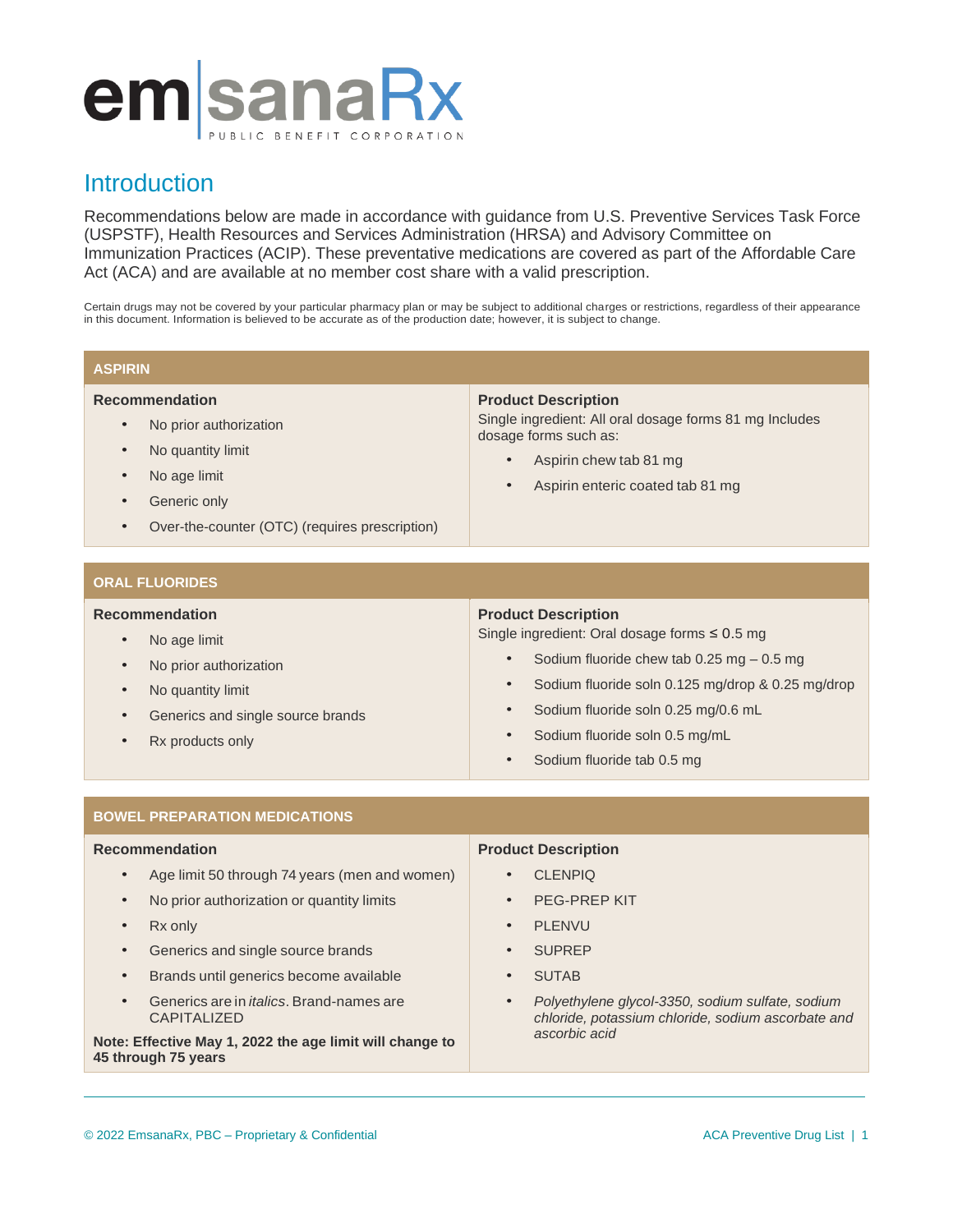# **PREEXPOSURE PROPHYLAXIS**

# **Recommendation**

- Preventive use only **if no other HIV medication is found in patient history**
- Quantity limit (1 tab/day)
- Rx
- Generic only

# **FOLIC ACID**

#### **Recommendation**

# • No age limit

- No prior authorization
- No quantity limit
- Generic only
- OTC (requires prescription)

#### **TOBACCO CESSATION**

#### **Recommendation**

- No prior authorization of tobacco cessation products
- Limit of 168-day supply of each product in one year of treatment
- Coverage includes generic nicotine replacement products (nicotine patch, gum and lozenges), brand Nicotrol (inhaler system), brand Nicotrol NS (nasal spray), brand Chantix and generic Zyban
- Generics and single source brands
- Brands until generics become available
- Rx or OTC (requires prescription)

**PRIMARY PREVENTION OF BREAST CANCER**

### **Product Description**

• Emtricitabine/tenofovir disoproxil fumarate 200 mg-300 mg

# **Product Description**

Single ingredient

- Folic acid tab 0.4 mg & 0.8 mg
- Folic acid cap 0.8 mg

#### **Product Description**

- Bupropion HCl tab SR 12hr 150 mg
- Nicotine TD patch 24 hr 21 mg, 14 mg, 7 mg
- Nicotine polacrilex gum 2 mg & 4 mg
- Nicotine polacrilex lozenge 2 mg & 4 mg
- Nicotine inhaler system 10 mg (4 mg delivered) o Nicotrol brand
- Nicotine nasal spray 10 mg/mL (0.5 mg/spray)
	- o Nicotrol NS brand
- Varenicline tartrate tab 0.5 mg (base equiv) & 1 mg (base equiv)
	- o Chantix/Varenicline brand

#### **Recommendation** • No age limit • No prior authorization Generic only Rx Only **GPI Description\*** • Anastrozole tab 1 mg • Exemestane tab 25 mg • Raloxifene HCl tab 60 mg • Tamoxifen citrate tab 10 mg (base equiv) & 20 mg (base equiv)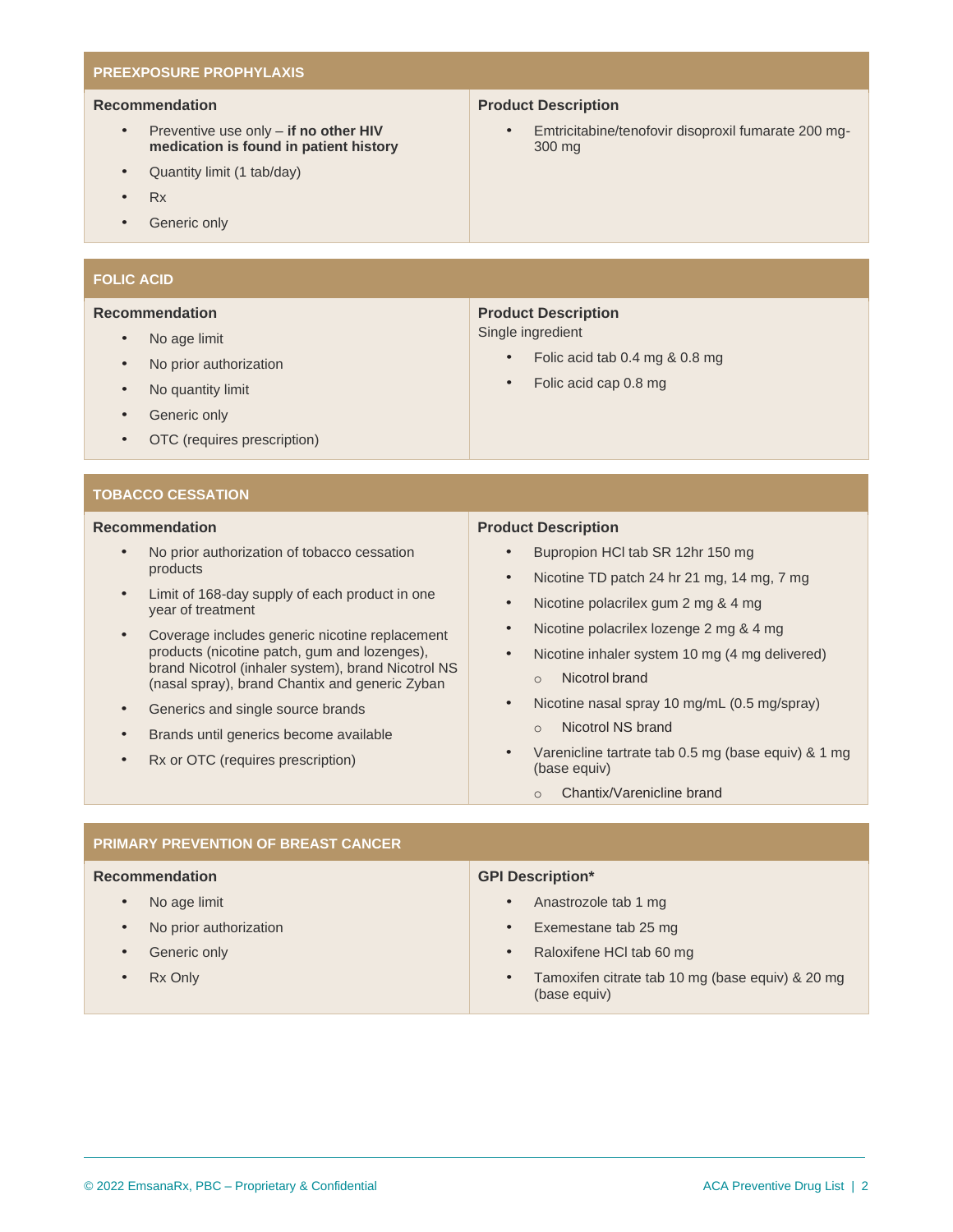# **IMMUNIZATIONS**

# **Recommendation**

- No age limit
- Rx only
- No prior authorization

# **Product Description**

Doses, recommended ages and recommended populations vary:

- Covid-19 (Recommended ages and populations vary)
- Diphtheria, Tetanus, Pertussis
- Haemophilus Influenzae Type B
- Hepatitis A
- Hepatitis B
- Herpes Zoster
- Human Papillomavirus
- Inactivated Poliovirus
- Influenza
- Measles, Mumps, Rubella
- **Meningococcal**
- **Pneumococcal**
- **Rotavirus**
- **Varicella**

# **STATINS**

# **Recommendation**

- Age limit 40 to 75 years (men and women)
- No prior authorization
- No quantity limit
- Generic only
- Only low to moderate intensity statins
- Rx

#### **Product Description**

Generic low to moderate intensity statins— includes the following strengths:

- Atorvastatin 10 mg, 20 mg
- Fluvastatin 20 mg, 40 mg
- Fluvastatin ER 80 mg
- Lovastatin 10 mg, 20 mg, 40 mg
- Pravastatin 10 mg, 20 mg, 40 mg, 80 mg
- Rosuvastatin 5 mg, 10 mg
- Simvastatin 5 mg, 10 mg, 20 mg, 40 mg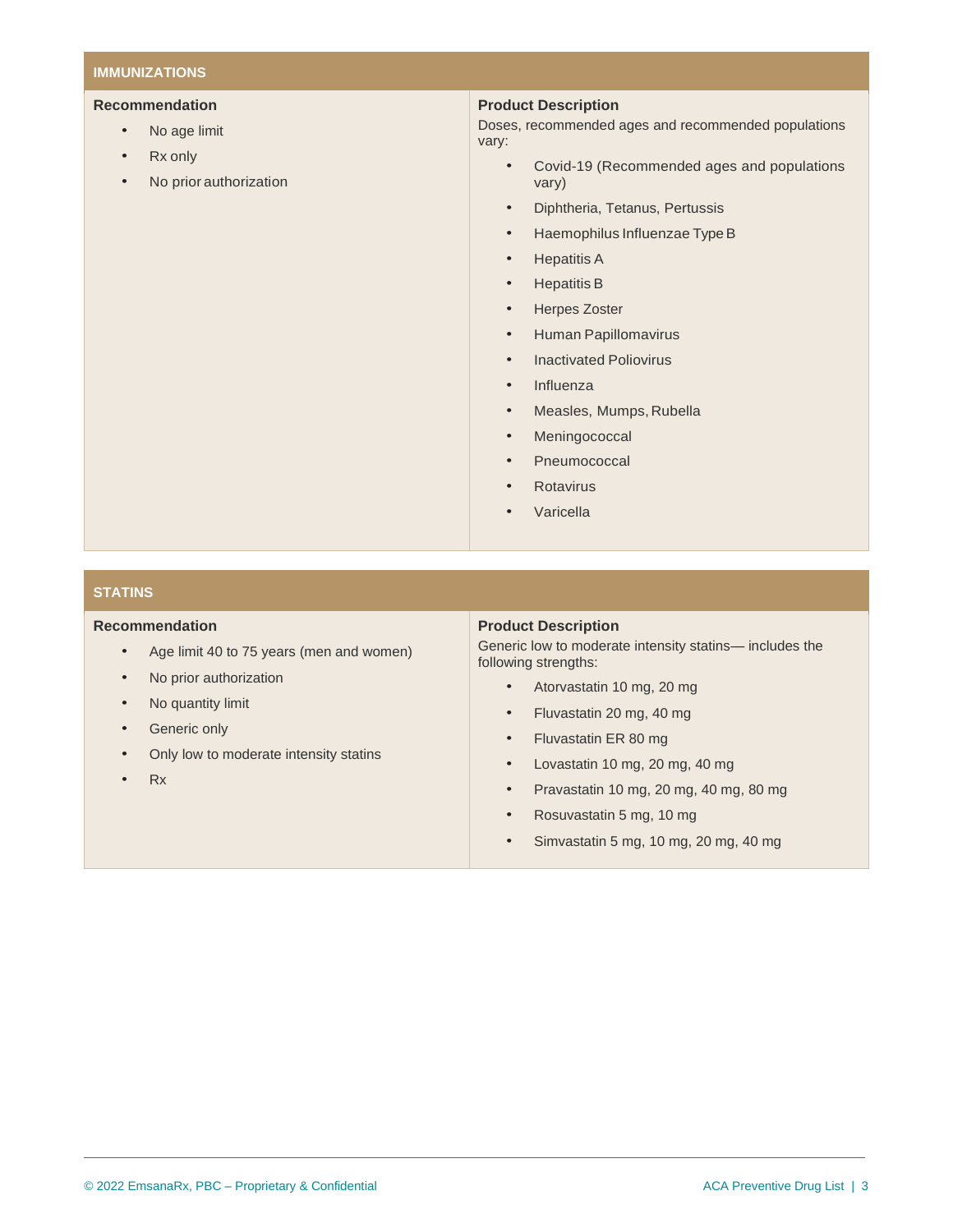#### **CONTRACEPTIVES – BARRIER METHODS Recommendation** • No quantity limit • No age limit • Rx • Generics and single source brands (Brand names in italics and in parentheses are for reference only) • Brand names in (**BOLD/BLUE**) have no generic available and are recommended for coverage **Product Description Diaphragms** o **MILEX WIDE-SEAL** o **OMNIFLEX COIL SPRING SILICONE** o **CAYA Cervical Caps** o **FEMCAP OTC – CONTRACEPTIVES Recommendation** • OTC (requires prescription) Generics and single source brands (Brand names in *italics* and in parentheses are for reference only) • Brand names in **(BOLD/BLUE)** have no generic available and are recommended for coverage **Product Description** Female Condoms o **FC-2** • Vaginal Sponge o **TODAY (Nonoxynol-9) Spermicides** o Nonoxynol-9 Gel 4% (Conceptrol Gel 4%, VCF Vaginal Contraceptive Gel) o **ENCARE VAGINAL SUPPOSITORIES** o **GYNOL II GEL 3%** o **SHUR-SEAL GEL 2%** o **VCF VAGINAL FILM 28%** o **VCF VAGINAL FOAM 12.5%**

| <b>CONTRACEPTIVES - TRANSDERMAL PATCH</b>                                                                                                                                                                                                 |                                                                                                                                                                               |
|-------------------------------------------------------------------------------------------------------------------------------------------------------------------------------------------------------------------------------------------|-------------------------------------------------------------------------------------------------------------------------------------------------------------------------------|
| <b>Recommendation</b>                                                                                                                                                                                                                     | <b>Product Description</b>                                                                                                                                                    |
| No age limit<br>$\bullet$<br>Rx<br>$\bullet$<br>Brand names in italics and in parentheses are for<br>$\bullet$<br>reference only<br>Brand names in (BOLD/BLUE) have no generic<br>$\bullet$<br>available and are recommended for coverage | Ethinyl estradiol 35 mcg/Norelgestromin 150 mcg<br>$\bullet$<br>(Xulane, Zafemy)<br><b>TWIRLA</b> (Ethinyl estradiol 30 mcg/Levonorgestrel)<br>$\bullet$<br>$120 \text{ mca}$ |
|                                                                                                                                                                                                                                           |                                                                                                                                                                               |

# **CONTRACEPTIVES – TRANSDERMAL PATCH INJECTABLE CONTRACEPTIVES**

# **Recommendation Recommendation**

- No quantity limit
- No age limit
- Brand names in italien in italien in parentheses are for  $\alpha$  in parentheses are for  $\alpha$
- Brands until generics become available
- Brand names in italics and in parentheses are for available and are recommended for coverage reference only
- Brand names in **(BOLD/BLUE)** have no generic available and are recommended for coverage

# **Product Description Product Description**

- **DEPO-SUBQ-PROVERA 104** (*Xulane*) (Medroxyprogesterone acetate 104 mg SQ X q3  $\mathcal{L}(\mathcal{L})$ months)
- Medroxyprogesterone acetate 150 mg IM x q3 months (*Depo-Provera*)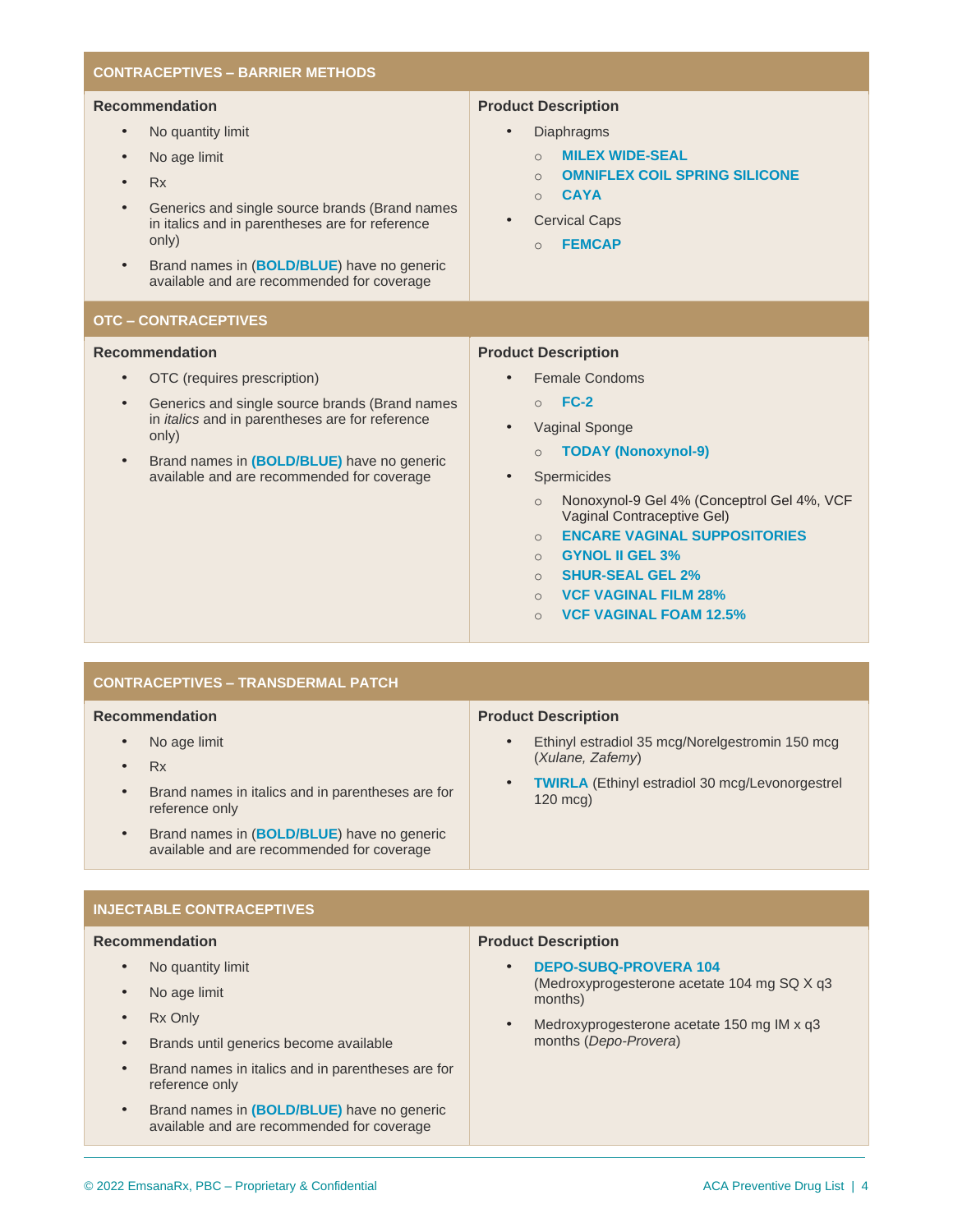# **EMERGENCY CONTRACEPTIVES**

#### **Recommendation**

- No age limit
- Rx Only
- Generics and single source brands (Brand names in *italics* and in parentheses are for reference only)
- Brand names in **(BOLD/BLUE)** have no generic available and are recommended for coverage
- OTCs (requires prescription)

# **Product Description**

- **ELLA** (Ulipristal 30 mg tablet) (progesterone receptor modulator)
- Levonorgestrel 1.5 mg tablet (AfterPill, *Aftera, Plan B, Econtra EZ, Econtra OS, My Choice, My Way, New Day, Opcicon, Option 2, Take Action, React*)

# **MISCELLANEOUS CONTRACEPTIVES – INTRAUTERINE DEVICES, SUBDERMAL RODS & VAGINAL RINGS**

# **Recommendation**

- Generics and single source brands (Brand names in *italics* and in parentheses are for reference only)
- Brand names in **(BOLD/BLUE)** have no generic available and are recommended forcoverage
- No age limit
- **Rx Only**

# **Product Description**

- **KYLEENA** IUD (Levonorgestrel 19.5 mcg/day)
- **LILETTA** IUD (Levonorgestrel 18.6 mcg/day)
- **MIRENA** IUD (Levonorgestrel 20 mcg/day)
- **PARAGARD T 380A** IUD (Copper 309 mg/day)
- **SKYLA IUD (Levonorgestrel 13.5 mcg/day)**
- **NEXPLANON** Subdermal Rod (Etonogestrel 68 mg – release rate varies over time)
- Ethinyl estradiol 15 mcg/Etonogestrel 120 mcg vaginal ring (*EluRyng, NuvaRing*)
- **ANNOVERA** Vaginal System (Ethinyl estradiol 17.4 mg/Segesterone acetate 103 mg)

# **ORAL CONTRACEPTIVES**

| <b>Recommendation</b>                                                                                                          | <b>Product Description</b><br>$EE = Ethiny$ Estradiol |
|--------------------------------------------------------------------------------------------------------------------------------|-------------------------------------------------------|
| No age limit<br>$\bullet$                                                                                                      |                                                       |
| Rx Only<br>$\bullet$                                                                                                           |                                                       |
| Generics and single source brands (Brand names<br>$\bullet$<br>in <i>italics</i> and in parentheses are for reference<br>only) |                                                       |
| Brand names in (BOLD/BLUE) have no generic<br>$\bullet$<br>available and are recommended for coverage                          |                                                       |
| Brands until generics become available<br>$\bullet$                                                                            |                                                       |
| <b>HIGH-DOSE MONOPHASIC PILLS</b>                                                                                              |                                                       |
| EE 50 mcg/Ethynodiol diacetate 1 mg ( <i>Ethynodiol 1/50, Kelnor 1/50</i> )<br>٠                                               |                                                       |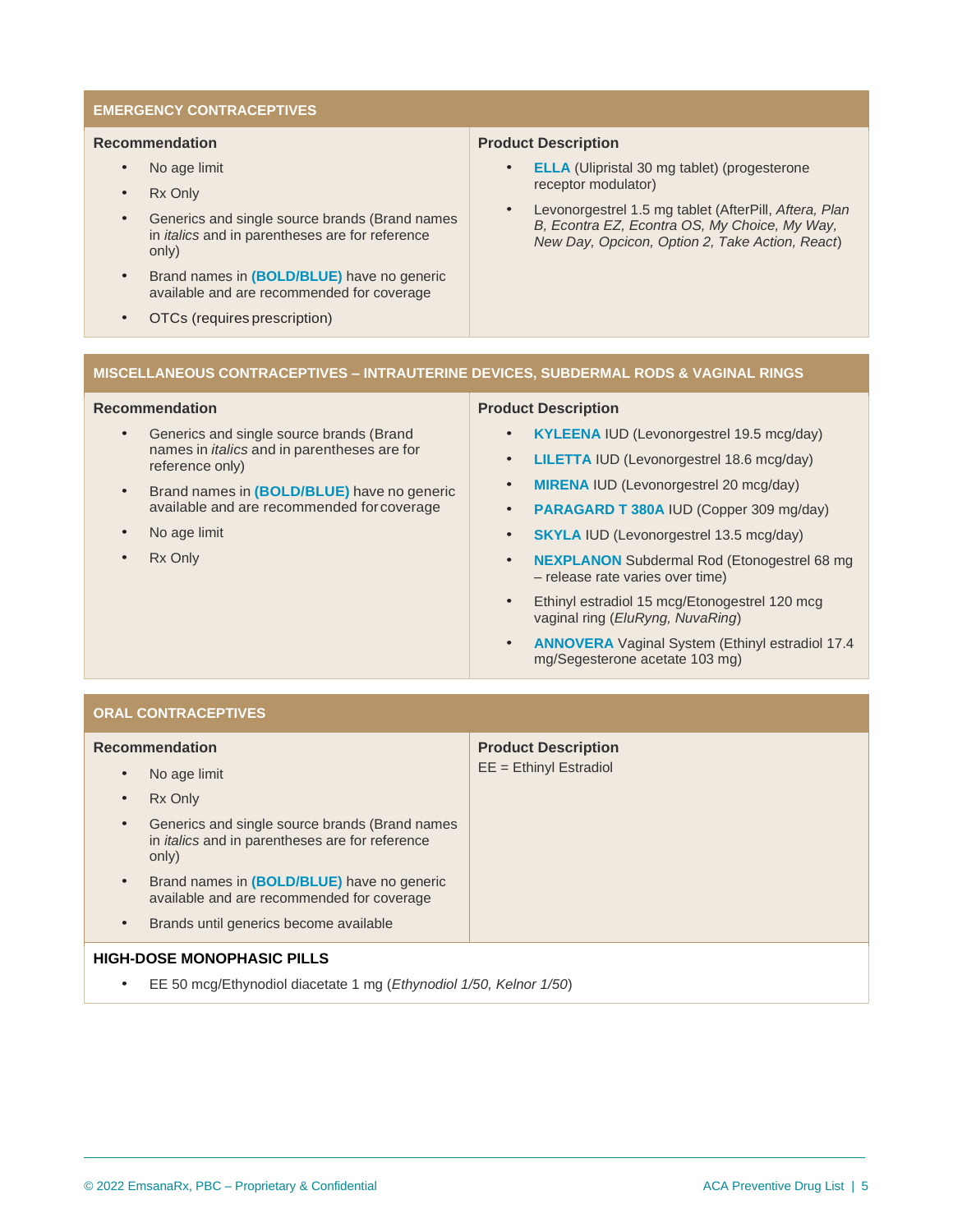## **ORAL CONTRACEPTIVES**

#### **LOW-DOSE MONOPHASIC PILLS**

- EE 20 mcg/Drospirenone 3 mg (*Jasmiel, Lo-Zumandimine, Loryna, Nikki, Vestura, Yaz*)
- EE 20 mcg/Drospirenone 3 mg + Calcium 0.451 mg (*Beyaz*)
- EE 20 mcg/Levonorgestrel 0.1 mg (*Afirmelle, Aubra, Aubra EQ, Aviane-28, Delyla, Falmina, Larissia, Lessina,*
- *Lutera, Orsythia, Sronyx, Vienva)*
- **TYBLUME** (EE 20 mcg/Levonorgestrel 0.1 mg)
- **BALCOLTRA** (EE 20 mcg/Levonorgestrel 0.1 mg/FE)
- EE 20 mcg/Norethindrone 1 mg and/FE (*Aurovela 1/20, Aurovela 24 FE, Aurovela FE 1/20, Blisovi 24 FE, Blisovi FE 1/20, Hailey 24 FE, Hailey FE 1/20, Junel 1/20, Junel 24 FE, Junel FE 1/20, Larin 1/20, Larin 24 FE, Larin FE 1/20, Loestrin 1/20-21, Loestrin FE 1/20, Microgestin 1/20, Microgestin 24 FE, Microgestin FE 1/20, Tarina FE 1/20, Tarina 24 FE, Tarina FE 1/20 EQ*)
- EE 20 mcg/Norethindrone 1 mg/FE (*Charlotte 24 FE, Minastrin 24 FE)*
- EE 20 mcg Norethindrone 1 mg/FE (*Gemmily, Merzee, Taysofy, Tayulla*)
- EE 25 mcg/Norethindrone 0.8 mg/FE (*Generess FE, Kaitlib FE, Layolis FE*)
- EE 30 mcg/Levonorgestrel 0.15 mcg (*Altavera, Ayuna, Chateal, Chateal EQ, Kurvelo, Levora, Lillow, Marlissa, Portia-28)*
- EE 30 mcg/Norgestrel 0.03 mg (*Cryselle-28, Elinest, Low-Ogestrel*)
- EE 30 mcg/Norethindrone acetate 1.5 mg and/FE (*Aurovela 1.5/30, Aurovela FE 1.5/30, Blisovi FE 1.5/30, Hailey 1.5/30, Junel 1.5/30, Junel FE 1.5/30, Larin 1.5/30, Loestrin 1.5/30 -21, Loestrin FE 1.5/30, Microgestrin 1.5/30, Microgestin FE 1.5/30*)
- EE 30 mcg/Desogestrel 0.15 mg (*Apri, Cyred, Cyred EQ, Emoquette, Enskyce, Isibloom, Juleber, Kalliga, Reclipsen*)
- EE 30 mcg/Drospirenone 3 mg (*Ocella, Syeda, Yasmin, Zumandimine*)
- EE 35 mcg/Ethynodiol diacetate 1 mg (*Kelnor 1/35, Zovia 1/35*)
- EE 35 mcg/Norgestimate 0.25 mg (*Estarylla, Femynor, Mili, Mono-linyah, Nymyo, Previfem, Sprintec, Vylibra*)
- EE 35 mcg/Norethindrone 0.4 mg and/FE (*Balziva-28, Briellyn, Philith, Vyfemla, Wymzya FE*)
- EE 35 mcg/Norethindrone 0.5 mg (*Necon 0.5/35, Nortrel 0.5/35, Wera*)
- EE 35 mcg/Norethindrone 1 mg (*Alyacen 1/35, Cyclafem 1/35, Dasetta 1/35, Notrel 1/35, Nylia 1/35, Pirmella 1/35*)
- EE 30 mcg/Drospirenone 3 mg + Calcium 0.451 mg (*Safyral, Tydemy*)
- **NEXTSTELLIS** (Estetrol 14.2 mg/Drospirenone 3 mg)

# **BIPHASIC PILLS**

• EE 20 mcg/Desogestrel 0.15 mg *(Azurette, Kariva, Mircette, Pimtrea, Simliya, Viorele, Volnea)*

#### **TRIPHASIC PILLS**

- EE 20 mcg, 30 mcg, 35 mcg/Norethindrone 1 mg *(Estrostep FE, Tilia Fe, Tri-Legest FE)*
- EE 25 mcg/Desogestrel 0.1 mg, 0.125, 0.15 mg *(Caziant, Velivet)*
- EE 25 mcg/Norgestimate 0.18 mg, 0.215 mg, 0.25 mg *(Tri-Lo Estarylla, Tri-Lo Marzia, Tri-Lo-Mili, Tri-Lo-Sprintec, Tri-Vylibra Lo*)
- EE 30 mcg, 40 mcg, 30 mcg/Levonorgestrel 0.05 mg, 0.075 mg, 0.125 mg *(Enpresse, Levonest, Trivora)*
- EE 35 mcg/Norethindrone 0.5 mg, 1 mg, 0.5 mg *(Aranelle, Leena)*
- EE 35 mcg/Norethindrone 0.5 mg, 0.75 mg, 1 mg *(Alyacen 7/7/7, Cyclafem 7/7/7, Dasetta 7/7/7, Nortrel 7/7/7, Nylia 7/7/7, Pirmella 7/7/7)*
- EE 35 mcg/Norgestimate 0.18 mg, 0.215 mg, 0.25 mg *(Tri-Estarylla, Tri-Femynor, Tri-Linyah, Tri-Mili, TriNessa, Tri-Nymyo, Tri-Previfem, Tri-Sprintec, Tri-Vylibra)*